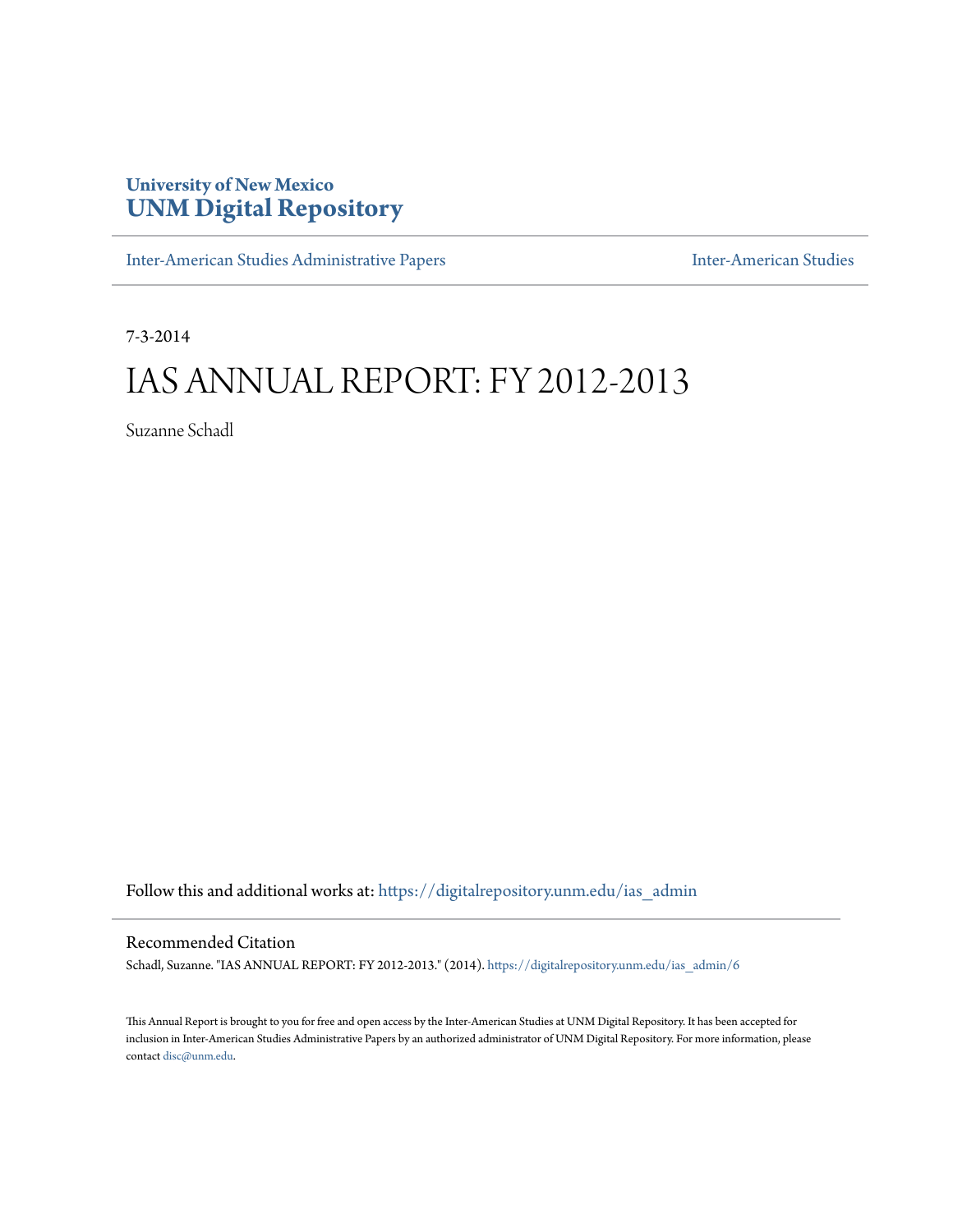#### **Inter-American Studies Library Program Annual Report 2012/2013**

**Who are we:** Coordinator and Collection Curator, Dr. Suzanne M. Schadl, Administrative Coordinator- Pauline Heffern, Graduate Library Fellow provided by the Center for Regional Studies – Jacobo Baca (ABD), and Graduate Library Fellows provided by the Latin American and Iberian Institute from Title VI, NRC funding –Molly Nelson and Marina Todeschini (MALAS 2013) and lots of promotional support from Wendy Pedersen (in DACS)

**What do we do:** Inter-American Studies oversees collection development in Spanish and Portuguese and in Latin American and Southwest Regional studies. It also provides advanced bibliographic instruction and research mentorship to UNM scholars in American, Chicano, Iberian and Latin American Studies as well as Spanish and Portuguese. This library program collaborates with the Latin American and Iberian Institute (LAII), Center for Regional Studies (CRS), and El Centro de la Raza to facilitate regional, national and international outreach and teaching initiatives, including lecture series, exhibits, workshops, brown bag presentations and conferences highlighting UNM's long term commitment to Hispanic and Latin American research and teaching.

**Where is our Space:** The Herzstein Latin American Reading Room (HLARR) on the second floor in Zimmerman Library is what we call an uncommons. It is an alternative form of laboratory in which scholars practice their disciplinary crafts between their professor's classrooms and published scholarship in the library. Our goal is to bring aspiring academics, such as advanced undergraduate and graduate students, together with established specialists so they can learn by example and engagement—socially with other scholars and academically with texts.

### **Publications/Presentations/Exhibits/Sponsored Events of the division Publications**

**(In Press) Suzanne M. Schadl with Molly Nelson and Kristen S. Valencia**, "*Uncommons*: Transforming Dusty Reading Rooms into *Artefactual*, "Third Space" Library Learning Labs" accepted (2/27/13) *Journal of Learning Spaces.* **Suzanne M. Schadl & Claire-Lise Bénaud** "ASARO: Claiming Space in Digital Objects and Social Networks," Accepted (2013) for publication, *SALALM #56 Preserving Memory: Documenting and Archiving Latin American Human Rights.*  Ed. Nerea Lamas. New Orleans: SALALM Secretariat

**Suzanne M. Schadl & Claire-Lise Bénaud**, "Renau's Mexican Exile: Political and Artistic Crossings," *SALALM # 54 Migrations and Connections: Latin America and Europe in the Modern World,* Ed. Pamela M. Graham. New Orleans: SALALM Secretariat (2012): 13-23.

**Suzanne M. Schadl** "Hispanic and Luso-Brazilian Languages and Literatures" a chapter in *RCL: Resources for College Libraries, Electronic Database (12/12).* **Amy S. Jackson, Kevin Comerford, Suzanne Schadl, Rebecca Lubas,** "Discovering Our Library's Resources: Vendor Tools Versus In-House Tools" in *Planning and Implementing Resource Discovery Tools in Academic Libraries*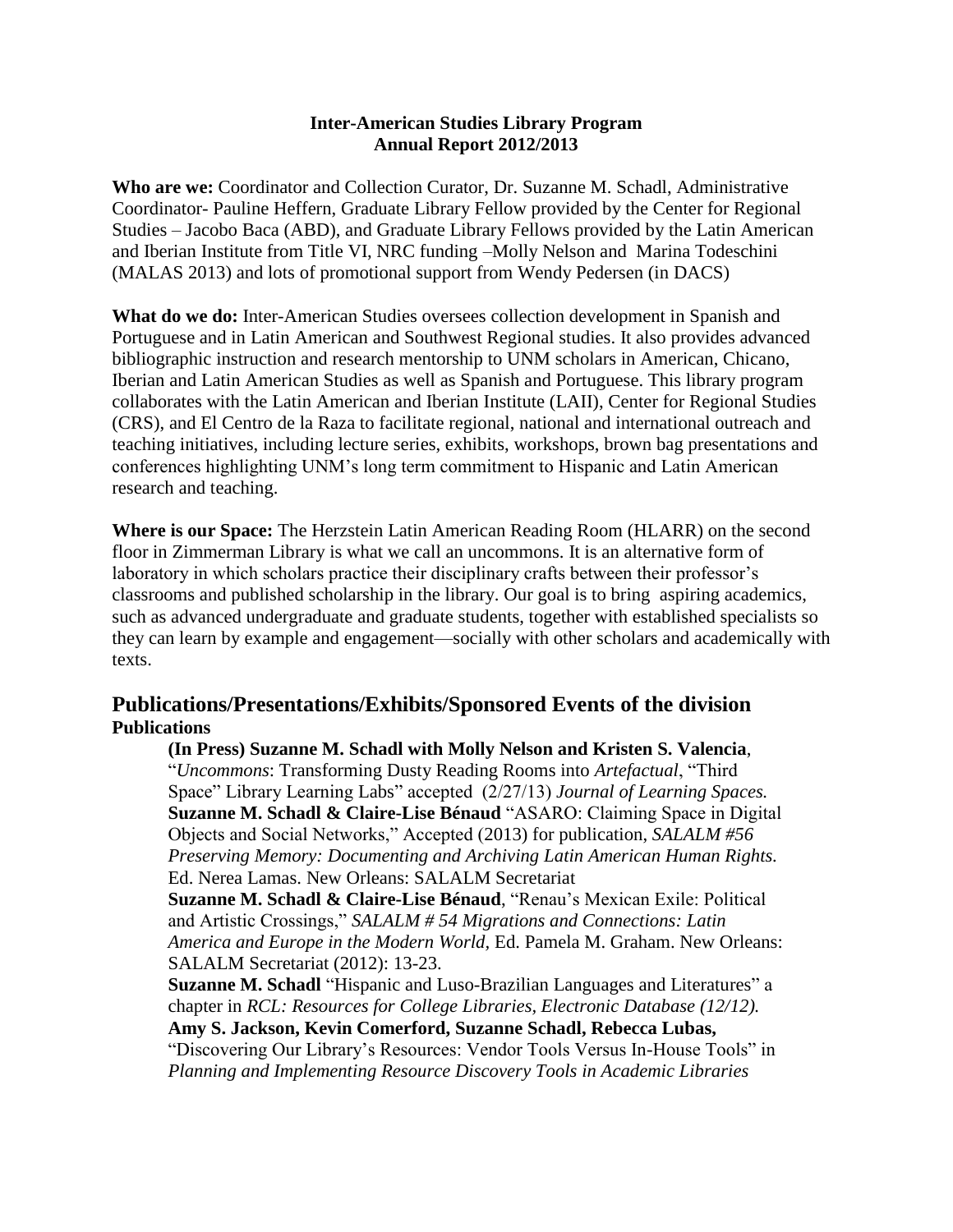Eds. Mary [Pagliero Popp](http://www.amazon.com/s/ref=ntt_athr_dp_sr_1?_encoding=UTF8&sort=relevancerank&search-alias=books&ie=UTF8&field-author=Mary%20Pagliero%20Popp) and Diane Dallis. Hershey PA: Information Science Reference, (2012): 194-224.

**Book Review, Suzanne M. Schadl** *Blackness in the White Nation,* George Reid Andrews, Chapel Hill: University of North Carolina Press, 2011 in *Bulletin of Latin American Research*, 31:3 (2012), 385-386.

#### **Presentations**

- Coordinator/Curator, **Suzanne M. Schadl** Conference Presentation, *Tricking internet algorithms: La Energaia, contemporary indigenous thought and*  humanities classrooms 58th annual meeting of SALALM (Seminar of the Acquisition of Latin American Library Materials) Coral Gables, FL 5/13
- Coordinator/Curator, **Suzanne M. Schadl**, Commenter on Roundtable, E-books Update: New Developments, New  $58t^h$  annual meeting of SALALM (Seminar of the Acquisition of Latin American Library Materials) Coral Gables, FL 5/13 -LAII Library Graduate Fellow, **Marina Todeschini,** *"*Documenting Pan-American Scholarly Communications: A Usage Study of Less Commonly Taught languages<sup>"</sup> 58th annual meeting of SALALM (Seminar of the Acquisition of Latin American Library Materials) Coral Gables, FL 5/13 -Coordinator/Curator, **Suzanne M. Schadl** Symposium Moderator, Interdisciplinary Dialogue and Closing Remarks, Richard E. Greenleaf Symposium in Latin America: Authority & Identity in Colonial Ibero-America, Albuquerque, NM 4/13

#### **Exhibits Herzstein Gallery**

- Summer 2012 (Continued from Spring), IAS Sponsored Exhibit w/ additional funding through the LAII, Fine Arts PhD Candidate, Teresa Avila, "Human Rights & and Social Injustice Work by El Taller de Grafica Popular (TGP)." Traveled on to Santa Fe
- Fall 2012/Winter 2013, IAS Sponsored Exhibit, LAII Library Fellow **Molly Nelson**, Curator, "Street Art of Oaxaca: Photos and Narratives from the Street."
- Spring 2013/Summer 2013, IAS Sponsored Exhibit, offered in conjunction with Greenleaf Symposium sponsored by the LAII, CRS Library Fellow, **Jacobo Baca**, Curator with Celina Cavalcanti-Bennett and **Molly Nelson**, LAII Library Fellow, "Creating Contact:300 Years of Colonial Manuscripts"

Outside professional activities only required of coordinator/curator (but heavily supported by administrative coordinator)

#### **Conferences**

Curator Attendance: Feria Internacional del Libro, Guadalajara, November 2012 (Funded through Title VI NRC, Administered through the Latin American and Iberian Institute) Curator Attendance: ALA Midwinter Conference, January 2013

Curator Attendance/Program Coordinator Administrative support, Rocky Mountain Council Latin American Studies, April 2013

Curator Participation/Administrative and Presentation/Seminar on the Acquisition of Latin American Library Materials, May 2013

#### **Service of Coordinator/curator**